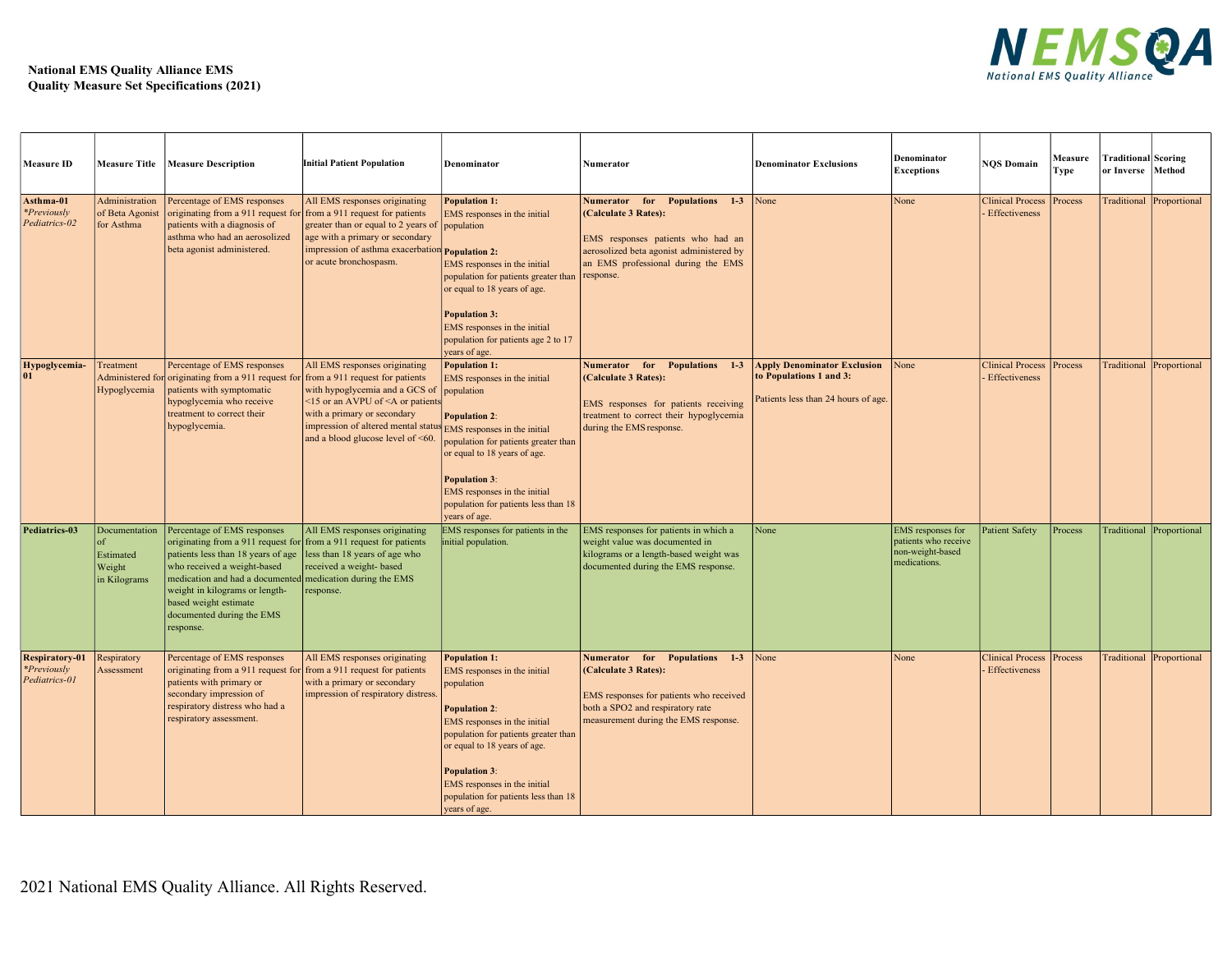

## National EMS Quality Alliance EMS<br>Quality Measure Set Specifications (2021)

|            | <b>National EMS Quality Alliance EMS</b>                                  | <b>Quality Measure Set Specifications (2021)</b>                                                                                                                                                                                              |                                                                                                                                                                                                                   |                                                                                                                                                                                                                                                                                                                       |                                                                                                                                                                                                 |                                |      | <b>NEWSOL</b>                                      |         |                                  |  |
|------------|---------------------------------------------------------------------------|-----------------------------------------------------------------------------------------------------------------------------------------------------------------------------------------------------------------------------------------------|-------------------------------------------------------------------------------------------------------------------------------------------------------------------------------------------------------------------|-----------------------------------------------------------------------------------------------------------------------------------------------------------------------------------------------------------------------------------------------------------------------------------------------------------------------|-------------------------------------------------------------------------------------------------------------------------------------------------------------------------------------------------|--------------------------------|------|----------------------------------------------------|---------|----------------------------------|--|
| Seizure-02 | Patient with<br><b>Status</b><br>Epilepticus<br>Receiving<br>Intervention | Percentage of EMS responses<br>originating from a 911 request for from a 911 request for patients<br>patients with status epilepticus<br>who received benzodiazepine<br>during the EMS response.                                              | All EMS responses originating<br>with a primary or secondary<br>mpression of status epilepticus.                                                                                                                  | <b>Population 1:</b><br>EMS responses in the initial<br>population<br><b>Population 2:</b><br>EMS responses in the initial<br>population for patients greater than<br>or equal to 18 years of age.                                                                                                                    | Numerator for Populations 1-3 None<br>(Calculate 3 Rates):<br>EMS responses patients who received<br>benzodiazepine during the EMS response.                                                    |                                | None | Clinical Process   Process<br><b>Effectiveness</b> |         | Traditional Proportional         |  |
|            |                                                                           |                                                                                                                                                                                                                                               |                                                                                                                                                                                                                   | <b>Population 3:</b><br>EMS responses in the initial<br>population for patients less than 18<br>years of age.                                                                                                                                                                                                         |                                                                                                                                                                                                 |                                |      |                                                    |         |                                  |  |
| Stroke-01  | Suspected<br>Stroke<br>Receiving<br>Prehospital<br>Stroke<br>Assessment   | Percentage of EMS responses<br>originating from a 911 request for from a 911 request for patients<br>patients suffering from a<br>suspected stroke who had a stroke impression of stroke.<br>assessment performed during the<br>EMS response. | All EMS responses originating<br>with a primary or secondary                                                                                                                                                      | EMS responses in the initial<br>opulation                                                                                                                                                                                                                                                                             | EMS responses for patients who had a<br>stroke assessment performed on scene<br>during the EMS response.                                                                                        | Patients who are unresponsive. | None | Clinical Process Process<br>Effectiveness          |         | Traditional Proportional         |  |
| Trauma-01  | Assessed for<br>Pain                                                      | Injured Patients   Percentage of EMS responses<br>originating from a 911 request fo<br>patients with injury who were<br>assessed for pain.                                                                                                    | All EMS responses originating<br>from a 911 request for patients<br>with injury and a Glasgow Coma population<br>Score (GCS) of 15 or an Alert<br>Verbal Painful Unresponsiveness Population 2:<br>$(AVPU)$ of A. | Population 1:<br>EMS responses in the initial<br>EMS responses in the initial<br>population for patients greater than<br>or equal to 18 years of age.<br><b>Population 3:</b><br>EMS responses in the initial<br>population for patients less than 18                                                                 | Numerator for Populations 1-3 None<br>$ $ (Calculate 3 Rates):<br>EMS responses for patients with any pain<br>scale value documented during the EMS<br>encounter.                               |                                | None | Patient<br>Experience                              | Process | Traditional Proportional         |  |
| Trauma-03  | Pain                                                                      | Effectiveness of Percentage of EMS transports<br>originating from a 911 request for from a 911 request for patients<br>Management for patients whose pain score was<br>Injured Patients  lowered during the EMS<br>encounter.                 | All EMS transports originating<br>with injury who had an initial pain population<br>score of greater than zero.                                                                                                   | years of age.<br>Population 1:<br>EMS responses in the initial<br><b>Population 2:</b><br>EMS responses in the initial<br>population for patients greater than documented pain score.<br>or equal to 18 years of age.<br><b>Population 3:</b><br>EMS responses in the initial<br>population for patients less than 18 | Numerator for Populations 1-3 None<br><b>(Calculate 3 Rates):</b><br>EMS transports for patients with two or<br>more documented pain scores and a final<br>pain score value less than the first |                                | None | Patient<br>Experience                              |         | Outcome Traditional Proportional |  |
| Trauma-04  | Trauma Center                                                             | Trauma Patients Percentage of EMS responses<br>Transported to a originating from a 911 request for from a 911 request for patients<br>patients who meet CDC criteria<br>for trauma and are transported to a criteria for trauma.              | All EMS transports originating<br>who meet 2011 CDC Step 1 or 2 population                                                                                                                                        | years of age.<br><b>Population 1:</b><br>EMS responses in the initial                                                                                                                                                                                                                                                 | Numerator for Populations 1-3 None<br>(Calculate 3 Rates):<br>EMS transports for patients transported                                                                                           |                                | None | <b>Clinical Process</b><br>Effectiveness           | Process | Traditional Proportional         |  |